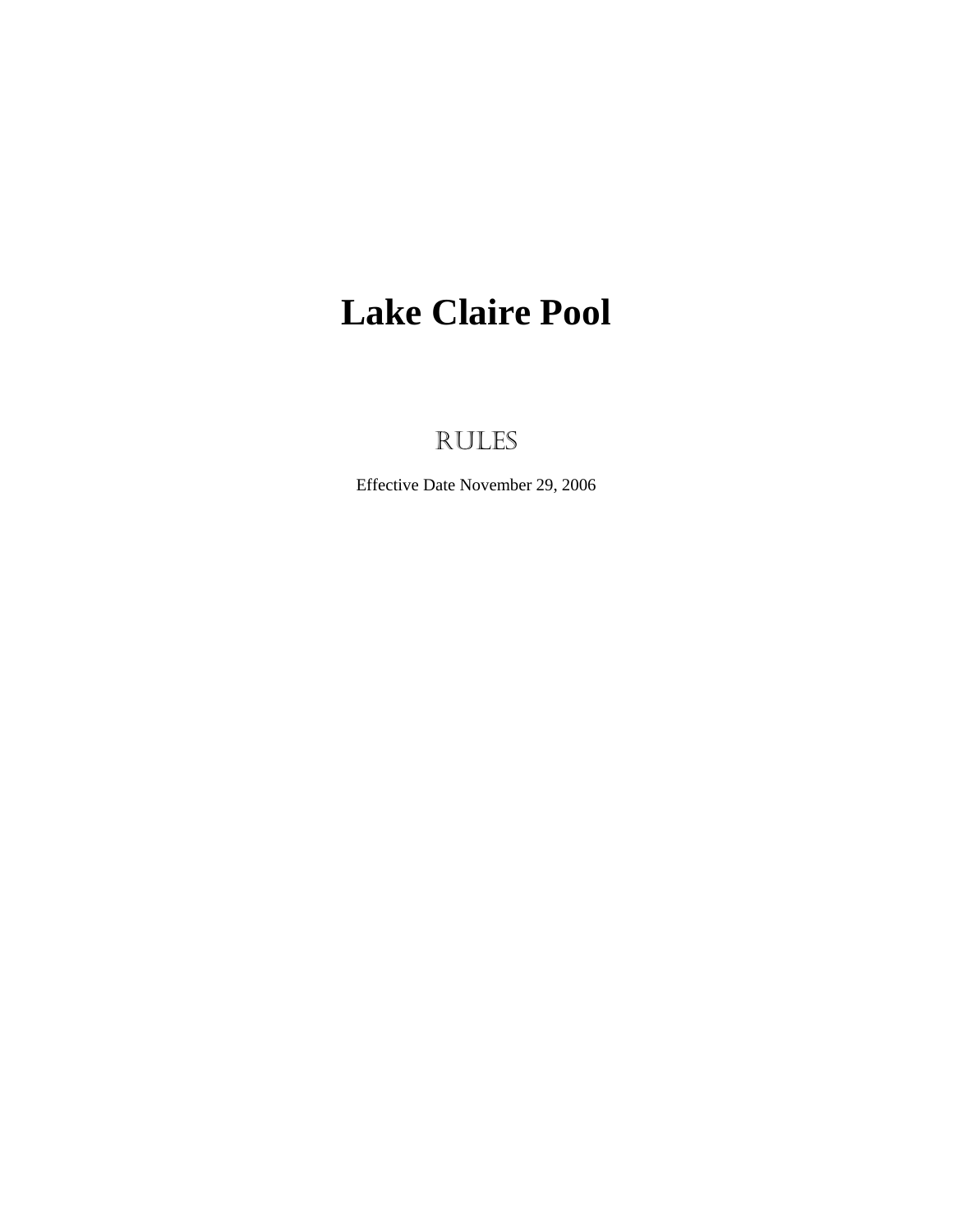# **TABLE OF CONTENTS**

# Page

| 1.1.  |  |  |
|-------|--|--|
| 1.2.  |  |  |
|       |  |  |
| 2.1.  |  |  |
| 2.2.  |  |  |
| 2.3.  |  |  |
| 2.4.  |  |  |
| 2.5.  |  |  |
|       |  |  |
| 3.1.  |  |  |
| 3.2.  |  |  |
| 3.3.  |  |  |
| 3.4.  |  |  |
|       |  |  |
| 4.1.  |  |  |
| 4.2.  |  |  |
| 4.3.  |  |  |
| 4.4.  |  |  |
| 4.5.  |  |  |
| 4.6.  |  |  |
| 4.7.  |  |  |
| 4.8.  |  |  |
| 4.9.  |  |  |
| 4.10. |  |  |
| 4.11. |  |  |
| 4.12. |  |  |
| 4.13. |  |  |
|       |  |  |
| 5.1.  |  |  |
| 5.2.  |  |  |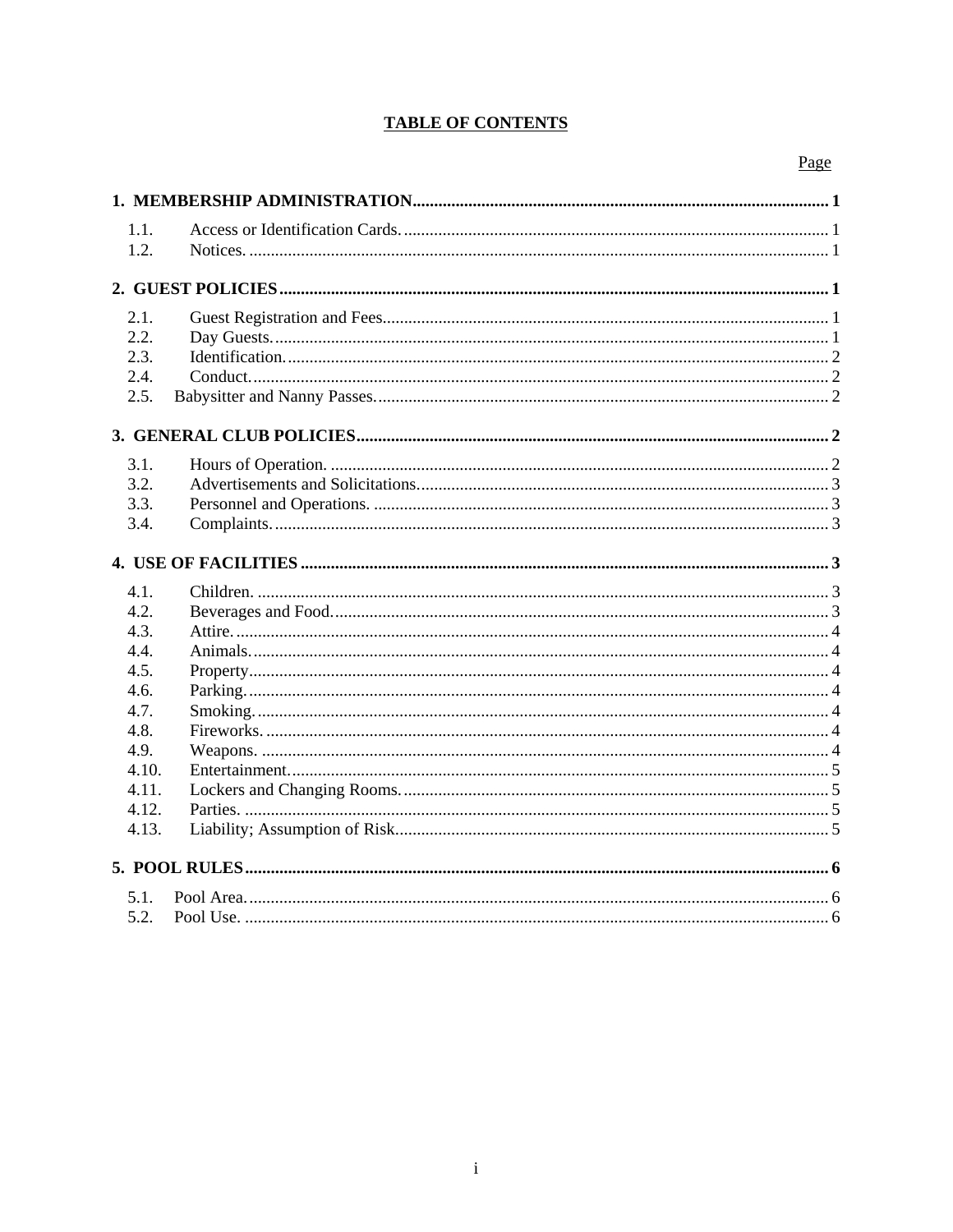# **LAKE CLAIRE POOL**

# RULES

*Lake Claire Pool, L.L.C., a Georgia limited liability company ("Club Operator"), has established the following rules ("Rules") to govern the use of the facilities known as the Lake Claire Pool ("Facilities") and to promote the health, safety, and enjoyment of all persons using the Facilities. The Club Operator may, in its sole discretion, amend these Rules from time to time. These Rules shall apply to all persons using the Facilities, whether a member, authorized user, or guest. Capitalized terms used in these Rules shall be defined as set forth in the Lake Claire Pool Membership Policies ("Policies"). The Club Operator's executive director or manager shall be the representative of the Club Operator for purposes of implementing and enforcing these Rules.* 

#### **1. MEMBERSHIP ADMINISTRATION**

### 1.1. Access or Identification Cards.

 The Club Operator may issue access or identification cards to each member and authorized user of the Facilities and may require such cards to be carried while using the Facilities. Such cards, if issued, may be used only by the person to whom it is issued. If the card is lost or stolen, the member should notify the Club Operator immediately. The Club Operator may charge a card replacement fee to cover its cost in replacing a lost or stolen card.

#### 1.2. Notices.

 Each member shall give the Club Operator written notice of the member's mailing address for the purpose of receiving communications.

#### **2. GUEST POLICIES**

#### 2.1. Guest Registration and Fees.

Members are responsible for registering their guests, obtaining guest passes, and paying applicable guest fees prior to allowing their guests to use the Facilities. The sponsoring member shall be responsible for paying guest fees in such amount as the Club Operator may establish from time to time, which fees may vary according to the type of guest pass issued.

### 2.2. Day Guests.

 (a) A member may sponsor a maximum of five day guests for use of the Facilities at a time, unless otherwise approved by the Club Operator. The Club Operator may limit the number of day guests a member may sponsor during specific time periods and periods of high use of the Facilities. Day guests must be accompanied by the member or another authorized user of the member's membership when using the Facilities. The Club Operator reserves the right to limit the number of days in any membership year that a member may sponsor day guests and the number of time that any person may use the Facilities as a day guest.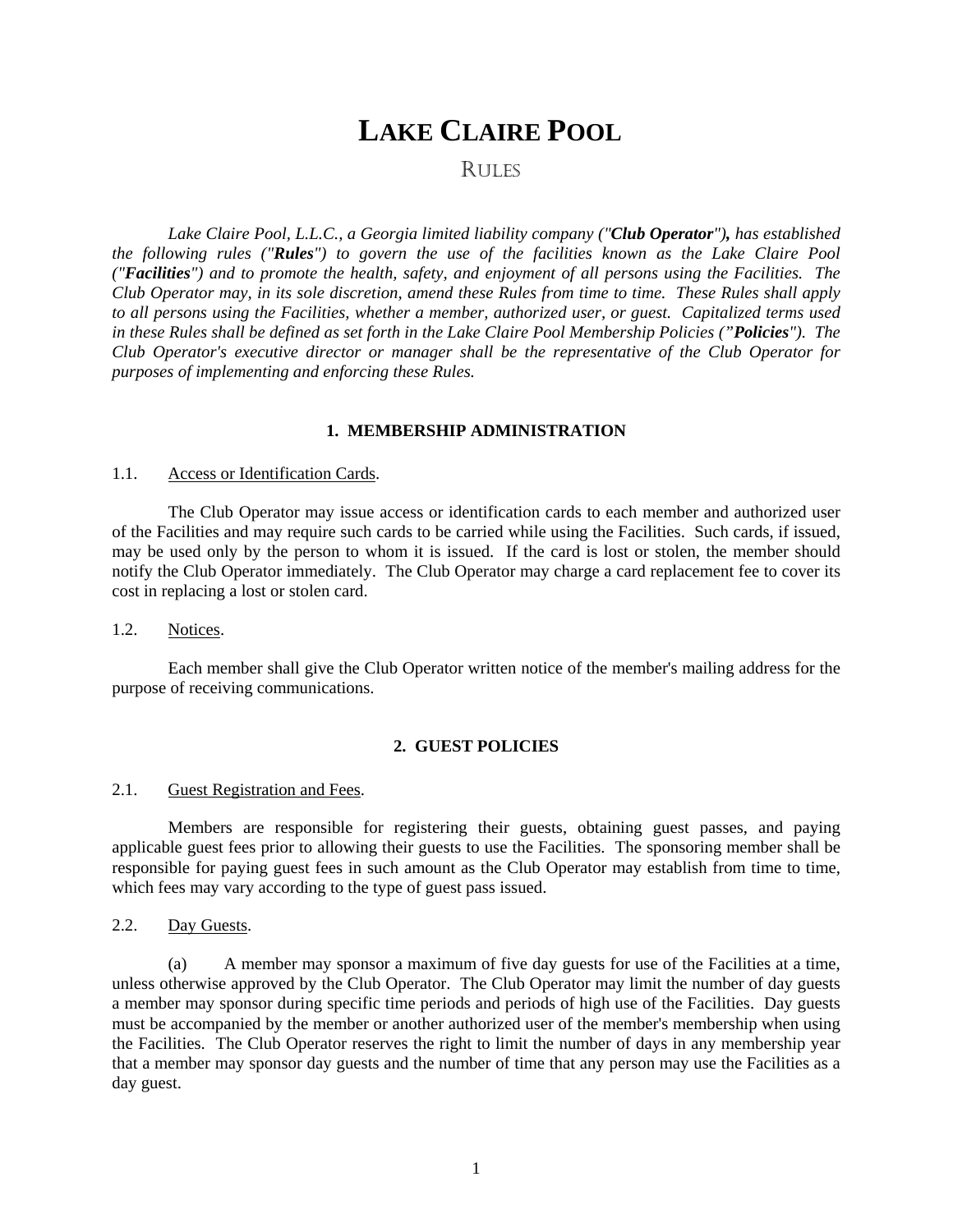(b) No person, who resides within the Atlanta metropolitan area may use the Facilities as a day guest more than three (3) days in any 12-month period, whether sponsored by one or more members.

 (c) The Club Operator reserves the right to limit the number of day guest passes which it issues during busy periods and peak hours of use.

# 2.3. Identification.

 Guests shall carry their guest passes at all times when using the Facilities. The Club Operator reserves the right to request picture identification from guests at any time while on the Facilities.

# 2.4. Conduct.

 All guests are expected to comply with these Rules and all other policies established by the Club Operator. Any guest who, in the reasonable determination of the Club Operator, is not in compliance, or whose conduct is disruptive, abusive, or otherwise inconsistent with the standard of conduct expected from members, may be asked to surrender his or her guest pass and leave the Facilities. The sponsoring member shall be responsible for the conduct of his or her guests while on the Facilities.

#### 2.5. Babysitter and Nanny Passes.

 Members desiring to hire a babysitter or nanny to care for their children while using the Facilities must purchase a babysitter or nanny pass from Club Operator. Prior to any babysitter or nanny using such pass, member shall register the babysitter or nanny with Club Operator. Only those babysitters or nannies registered with Club Operator shall entitled to use the pass and must present the pass when entering the Facilities. A babysitter or nanny may only access the Facilities with such pass while accompanying the member's children.

#### **3. GENERAL CLUB POLICIES**

#### 3.1. Hours of Operation.

 Unless otherwise determined by Club operator in its sole discretion, the Facilities shall be open for operation and use annually between the Saturday preceding Memorial Day and shall be closed the Tuesday following Labor Day. Within such period, the Facilities shall be open on such days and during the hours as the Club Operator may establish and change from time to time, subject to the Club Operator's right to close all or portions of the Facilities as it deems necessary for scheduled maintenance and repairs, events, and during inclement weather and in anticipation of storm events. Standard operating hours for general use shall be 11 a.m. to 8 p.m. unless otherwise posted. The Facilities shall be available between 6 a.m. to 11 a.m. for swimming laps, swimming lessons provided by authorized instructors, use by authorized organized swim teams, for other purposes authorized by Club Operator. No person is permitted on the Facilities during any times the Facilities are closed.

 Club Operator may close the Facilities due to inclement weather or in the anticipation of storm events.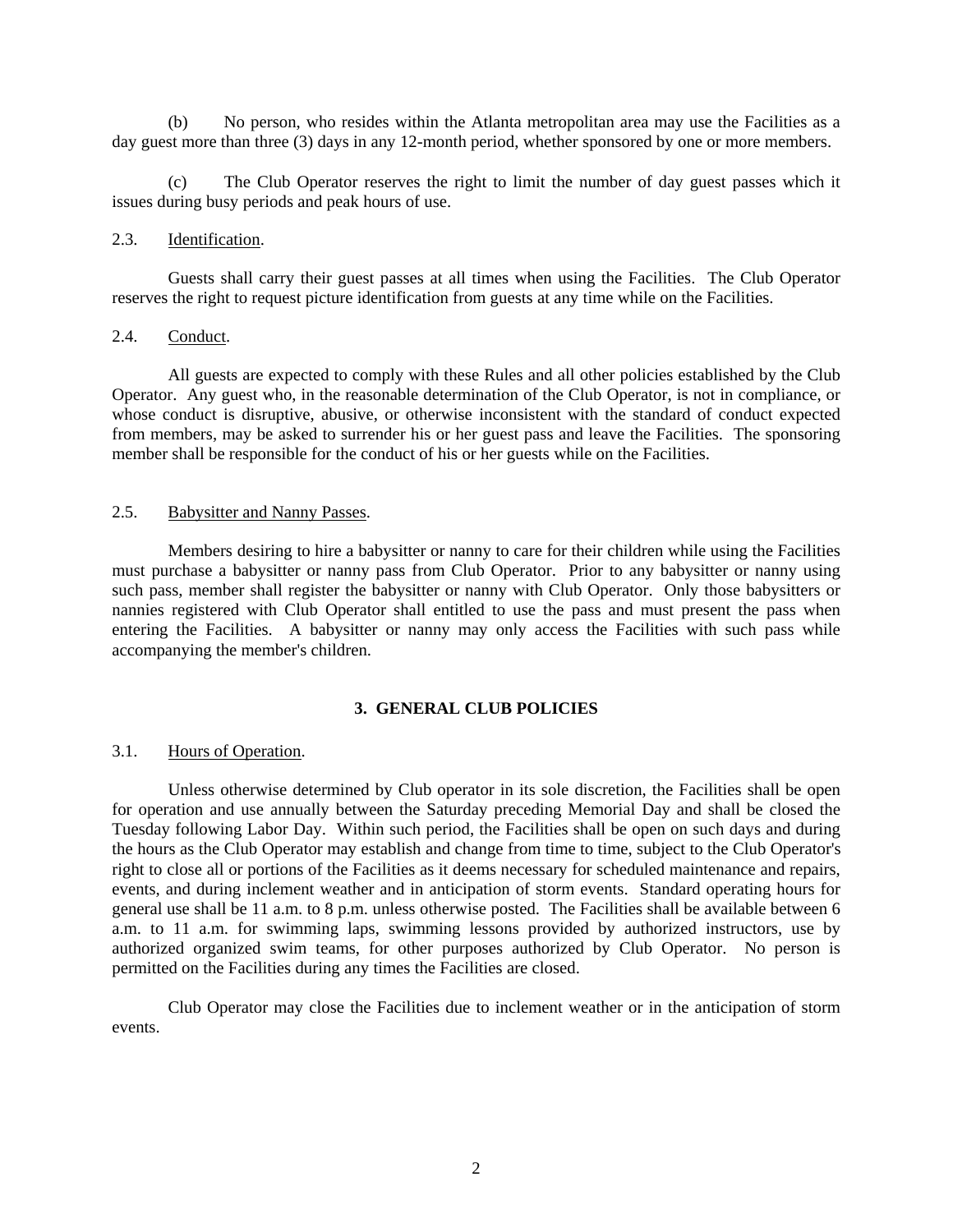### 3.2. Advertisements and Solicitations.

 (a) No person shall post or circulate commercial advertisements on the Facilities or engage in any solicitation or sales activity on or from the Facilities without the Club Operator's prior written approval.

 (b) No person shall originate, solicit, circulate, or post flyers or petitions anywhere on the Facilities without the Club Operator's prior written approval.

 (c) No person shall publish or distribute any roster or list of the members or contact information for members, nor use members' phone numbers, mailing addresses, or email addresses for purposes of solicitation or sales.

# 3.3. Personnel and Operations.

 (a) No person other than the Club Operator and its designees shall supervise, give direction to, or reprimand employees. Verbal or physical abuse or harassment of employees will not be tolerated. Any employee not rendering courteous and prompt service should be reported to the Club Operator immediately.

 (b) No person shall send any employee off of the Facilities for any reason, request special favors or special services from employees, without the permission of the Club Operator.

 (c) Club Operator and its designees are responsible for enforcing all rules and regulations regarding the Facilities. Club Operator and its designees are authorized to issue warnings and temporarily suspend use of the Facilities, including, removal of individuals from the Facilities. Further suspension of privileges, and termination of membership, shall be in accordance with the Policies.

 (d) Club Operator may issue additional rules and regulations for the day to day operations of the Facilities

# 3.4. Complaints.

 To facilitate the proper management of the Facilities, all complaints, criticisms or suggestions of any kind relating to any operations should be in writing, signed, and addressed and delivered to the Club Operator.

# **4. USE OF FACILITIES**

4.1. Children.

 (a) Children under 14 years of age are not allowed at the Facilities unless accompanied and supervised by an adult, except as the Club Operator may expressly authorize.

 (b) Any person who brings a child under the age of 19 onto the Facilities is responsible for the child's conduct and safety while using the Facilities.

# 4.2. Beverages and Food.

 (a) Other than those provided by Club Operator, if any, barbecue grills and other cooking appliances are not permitted on the Facilities.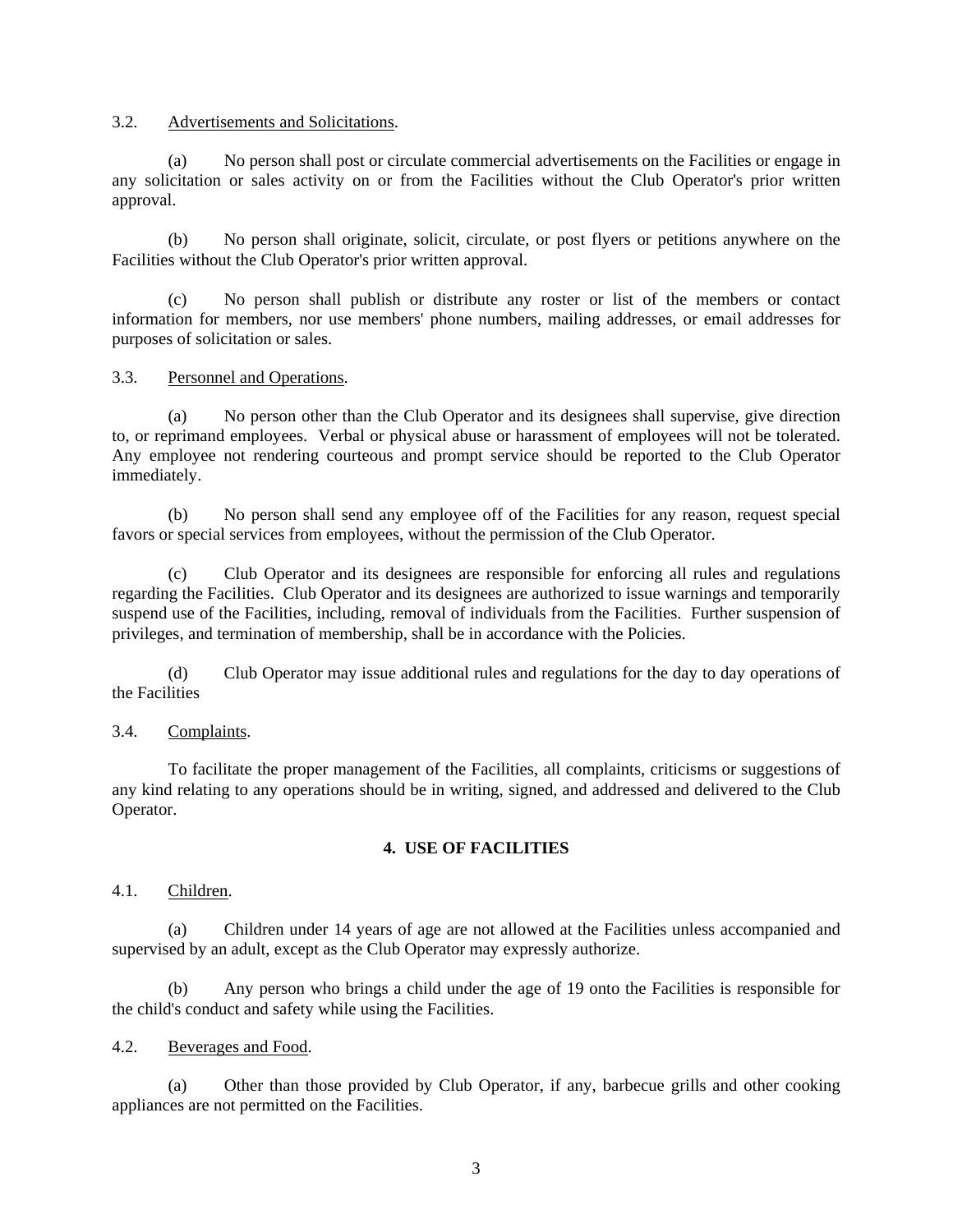(b) No food or beverages are permitted in the pool or on the pool deck within five feet (5') of the pool edge.

(c) Bottles, drinking glasses, and other glass containers are not permitted in the Facilities.

 (d) Each person using the Facilities is responsible for properly disposing of his or her food and beverage containers and other trash in receptacles provided for that purpose.

#### 4.3. Attire.

 (a) Street clothing, or a shirt or appropriate swimsuit coverup, and shoes (sandals or "flip flops" are acceptable) shall be worn when entering and exiting the Facilities.

(b) All persons using the pool shall wear proper swimwear (*i.e.*, swim suits made and intended to be worn while swimming). Cutoffs, denim, and bermuda shorts are not considered appropriate swim wear.

(c) Nude and topless sunbathing is not permitted on the Facilities.

# 4.4. Animals.

Pets (other than recognized service animals) are not permitted on the Facilities.

# 4.5. Property.

 No person shall remove any property or furniture from the Facilities, or move furniture or other property from the area in which it belongs without the Club Operator's express permission.

# 4.6. Parking.

 Limited parking is provided in designated parking areas, subject to availability, on a first come, first served basis. No vehicles shall be parked in areas other than designated parking spaces or in a manner which blocks entry or exit by other vehicles. Violators may be towed at the vehicle owner's expense. Parking is currently available at the entrance to the Facilities and at the facility know as Horizon Schools. Temporary parking limited to five minutes is permitted at the entrance to the Facilities for loading and unloading. Members shall obey all street parking restrictions.

#### 4.7. Smoking.

Smoking is not permitted on the Facilities.

# 4.8. Fireworks.

Fireworks are not permitted on the Facilities.

# 4.9. Weapons.

No firearms or other weapons of any kind are permitted on the Facilities.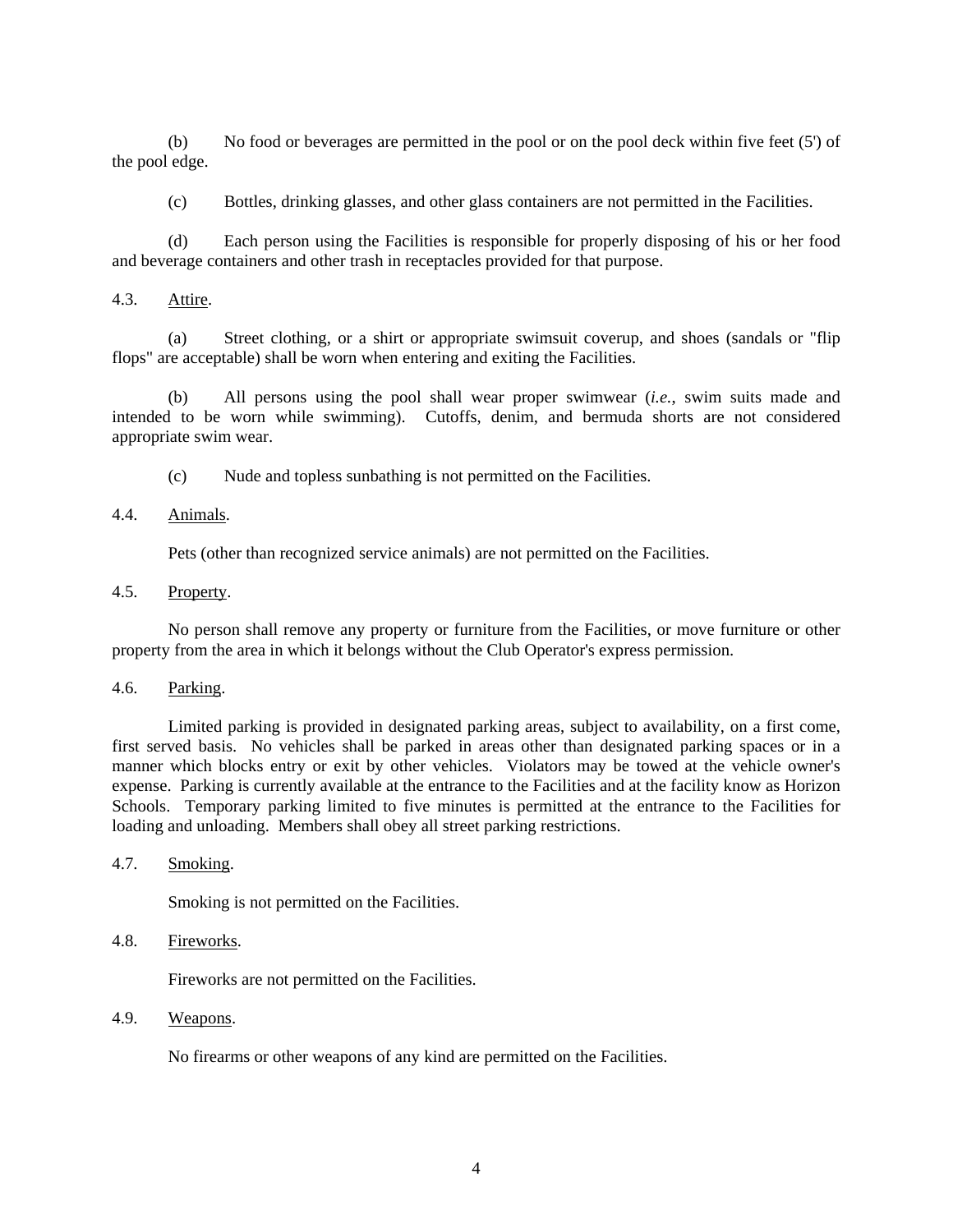### 4.10. Entertainment.

 (a) No performance by entertainers is permitted anywhere on the Facilities without the Club Operator's express permission.

 (b) Radios, CD players, and other sound devices may be used at the Facilities only if used with headphones or earphones.

# 4.11. Lockers and Changing Rooms.

 (a) Clothing and personal items shall not be left unattended in the toilet, shower or changing areas. All such items must be stored in lockers or kept with the owner when not in use.

 (b) A limited number of lockers are made available on a first-come, first-served basis for day use only while present at the Facilities. Anyone desiring to use a locker must provide their own lock. No personal items shall be left in lockers when the owner leaves the Facilities. Locks left on lockers at the end of the day will be cut off and all items remaining in the locker shall be thrown away.

 (c) Valuables should not be placed in lockers. The Club shall not be responsible for any loss or theft of items stored in lockers. Each person using a locker assumes all risk of loss of any items stored in the locker.

# 4.12. Parties.

 Members desiring to sponsor parties on the Facilities must request and register their event with Club Operator at least 14 days in advance of the event and in accordance with the procedures established by Club Operator. Club Operator may establish the procedures, fees and other requirements in its sole discretion which may be changed from time to time

# 4.13. Liability; Assumption of Risk.

 (a) Each member, authorized user, and guest shall be responsible for their own personal safety and the security of their property while using the Facilities. Each person using the Facilities acknowledges that the Facilities are accessible by unauthorized persons from adjoining areas and that the Club Operator does not guarantee or insure that such access will not occur. The Club Operator shall have no liability for any loss or injury by reason of failure to provide adequate security or ineffectiveness of security measures undertaken.

(b) Each member, authorized user, and guest, by use of the Facilities, acknowledges that the nature of the pool, showers, changing rooms, and other Facilities poses inherent dangers, including slipping, falling, and drowning, and assumes all risks associated with the use of the Facilities, whether or not inherent, and agrees to release the Club Operator and its members, officers, employees, agents, and affiliates from, and indemnify them against, any and all losses, expenses, liens, claims, demands, and causes of action of every kind and character for death, personal injury, property damage or any other liability, damages, fines, or penalties, including costs, attorneys' fees and settlements, whether or not based on the acts or omissions of the Club Operator or its employees or agents, resulting from, arising out of or in any way connected with the use of the Facilities, except to the extent that the same are the direct result of the sole negligence, gross negligence, or willful misconduct of the Club Operator, its employees, or its agents acting within the scope of their assigned duties.

(c) Each member, authorized user, and guest, by use of the Facilities: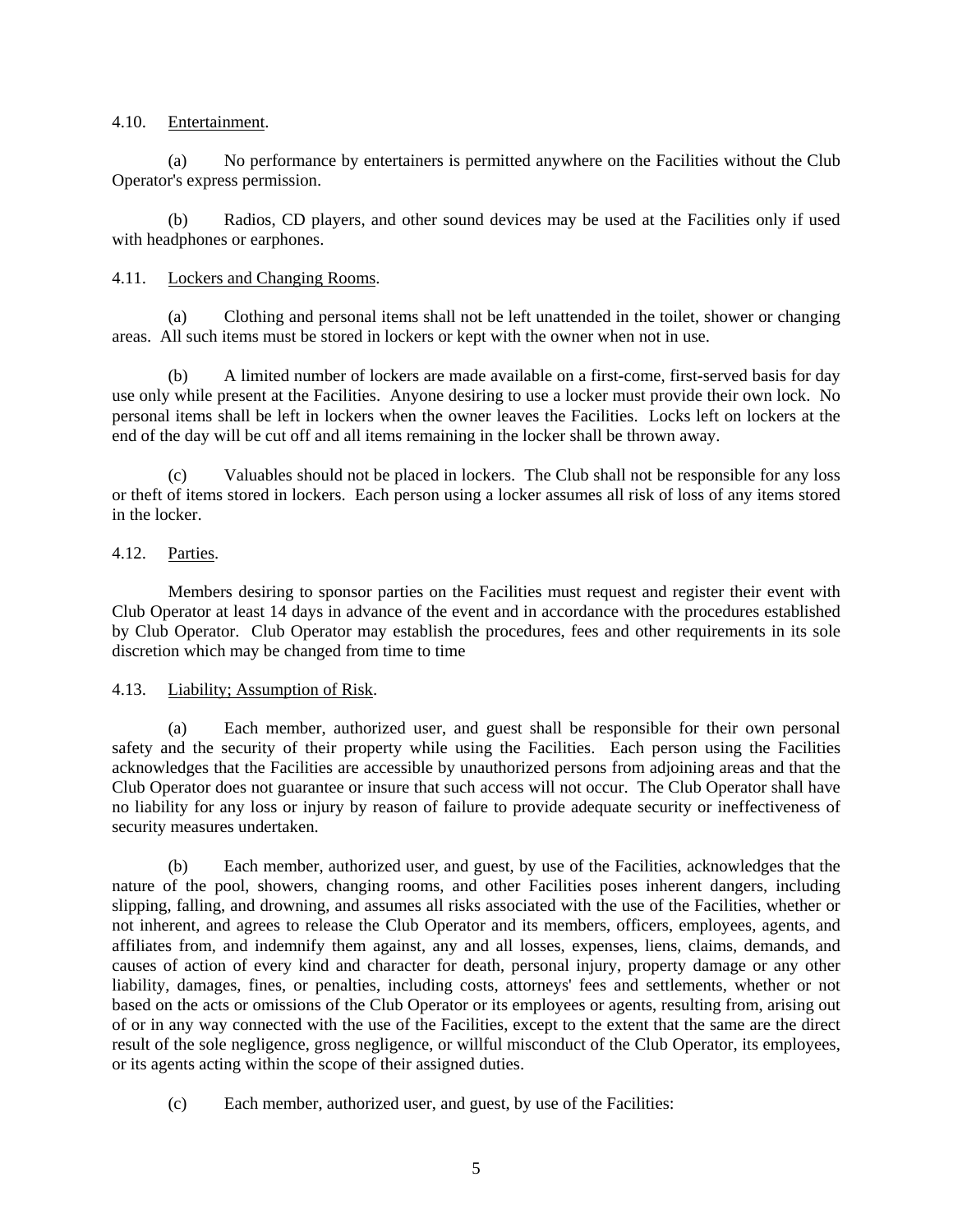(i) assumes sole responsibility for their personal property and acknowledges that the Club Operator shall not be responsible for any loss or damage to any personal property which any such persons may use or store on the Facilities, whether in lockers or elsewhere; and

 (ii) acknowledges and understands that he or she shall be liable for any property damage or personal injury resulting from his or her conduct or actions, or the conduct or actions of the member, member's authorized users and guests.

# **5. POOL RULES**

# **USE OF THE POOL IS AT A PERSONS OWN RISK LIFEGUARDS WILL ONLY BE ON DUTY BETWEEN 11 A.M. AND 8 P.M. LIFEGUARDS WILL NOT MONITOR THE KIDDIE AREA OF THE POOL**

# 5.1. Pool Area.

(a) Bicycles, skate boards, and play balls of any type are not permitted in the pool area.

 (b) Running and noisy or hazardous activity will not be permitted in the pool area. Pushing, dunking and dangerous games are not permitted. The throwing of balls, frisbees, wet clothing, or other things is not permitted at any time in the pool area.

(c) Children under 14 years of age are not allowed in the pool area unless accompanied and supervised by a responsible adult who is at least 19 years of age.

 (d) All persons using the Club's pool chairs or beach chairs must cover the furniture with a beach towel before use, in order to protect the furniture from body oils, sweat, and lotions.

(e) Persons who leave the pool area for more than 30 minutes must relinquish all lounges, chairs, and tables by removing all towels and personal belongings. Reserving chairs for persons not present at the pool is prohibited.

(f) Lifesaving and pool cleaning equipment are to be used only for their intended purposes.

(g) All persons using the pool area are urged to cooperate in keeping the area clean by properly disposing of towels, cans, trash, etc.

(h) Changing clothes or changing diapers is not permitted in the pool area. Changing of clothes or diapers shall be done in the changing rooms.

# 5.2. Pool Use.

(a) Showers are required before entering the pool to remove all oils and suntan lotions.

(b) Swimming is permitted during hours that the Facilities are open unless otherwise posted. The pool is officially closed when a "CLOSED" sign is posted, even if other portions of the Facilities remain open and available for use.

(c) Swimming is at the swimmer's own risk. Diving is prohibited except in designated areas.